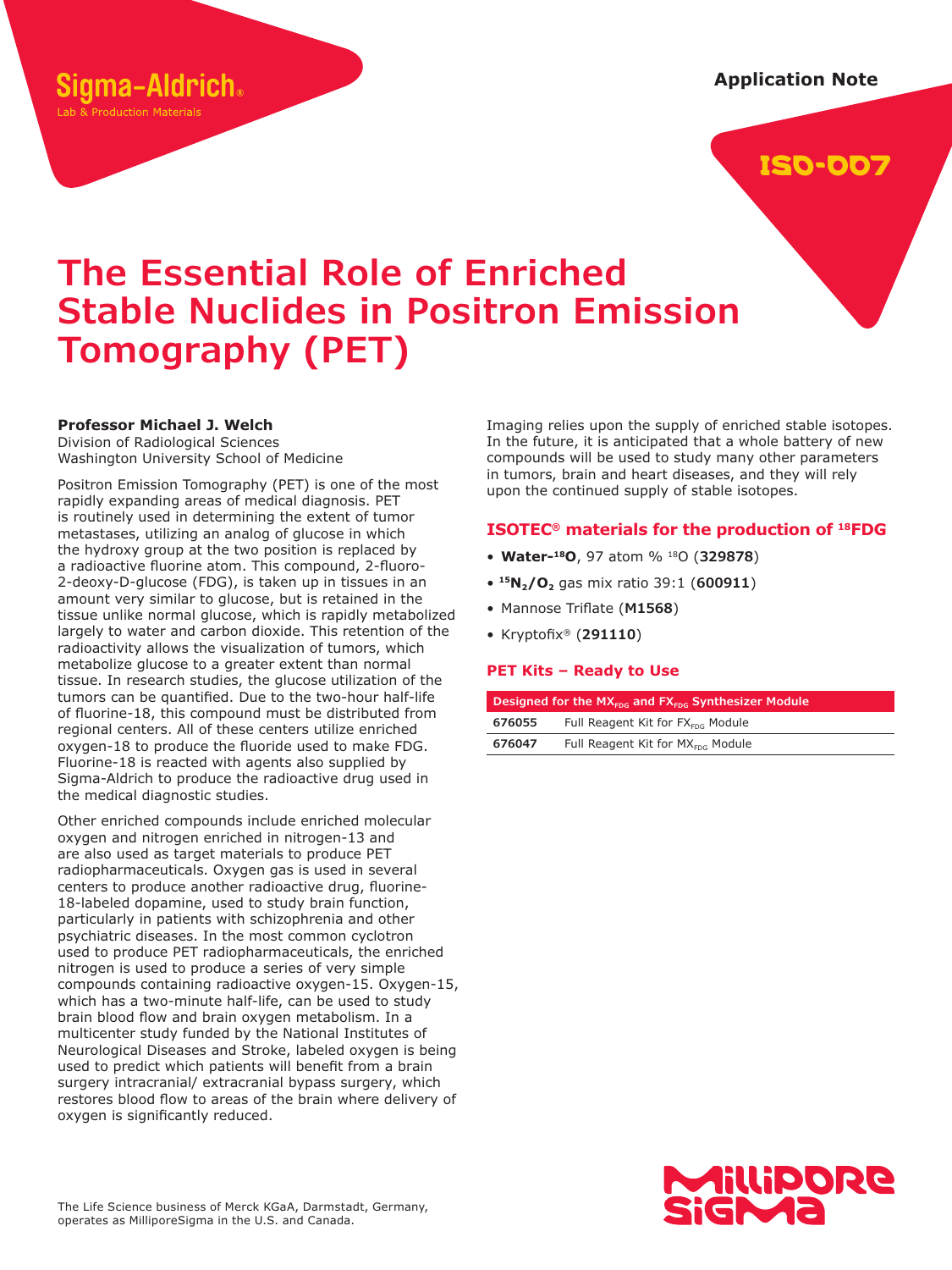### **PET Applications**

We offer target materials for the production of radionuclides  $^{18}F$ ,  $^{11}C$ , and  $^{15}O$ . In addition to the target materials, we also offer all reagents used in the production of <sup>18</sup>FDG. PET research studies have various applications that include Cardiology, Oncology, Neurology, Pharmacology, and Neuropsychology and Cognitive Neuroscience.



#### **Cardiology**

PET is the most common form of diagnostic testing for use in cardiology, for example myocardial viability and coronary heart disease. The radionuclide <sup>13</sup>N, produced from Water-<sup>16</sup>O (**329886**) is used in myocardial perfusion. PET scans help to differentiate viable myocardium from infracted tissue in patients that are suspected to have hibernating or stunned myocardium.



#### **Neurology**

PET is also used to distinguish recurrent brain tumors from radiation fibrosis or necrosis, which is essential to neurological studies. Oxygen- $^{15}O_2$ , produced from  $^{15}N_2(99\%)$ /Oxygen (RG) Gas Mix 39:1 (**600911**), measures the flow of blood to the upper or main portion of the brain. The isotope  $^{11}C$ , produced from  $^{14}N_2$ (**608661**), is used as a radiotracer in PET scans to study normal/abnormal brain functions. It is one of the methods in localizing areas of the brain affected by epileptic seizures.



#### **Oncology**

The onset of PET imaging has generated various interests with investigative studies in oncology using <sup>18</sup>F-FDG. ISOTEC® supplies the Water-<sup>18</sup>O (**329878**), Kryptofix® (**291110**), and the Mannose triflate (**M1568**) necessary to produce the <sup>18</sup>F-FDG. Today, PET has distinctive uses in clinical areas such as cancers, lymphoma, melanoma, strokes, and tumors.



#### **Pharmacology and Neuropsychology**

PET is widely used in pre-clinical and clinical trials to study psychiatric and cognitive disorders along with developing new radiolabel drugs.

#### **Compounds of Interest**

| <b>Structure</b>   | Cat. No.         | Compound                                                                                                                                                                                   | <b>MW</b>                            |       |
|--------------------|------------------|--------------------------------------------------------------------------------------------------------------------------------------------------------------------------------------------|--------------------------------------|-------|
| OH<br>OH           | C <sub>203</sub> | 2-Chloro-2-deoxy-D-glucose                                                                                                                                                                 | 198.6                                |       |
|                    | F5006            | 2-Deoxy-2-fluoro-D-glucose                                                                                                                                                                 |                                      | 182.2 |
|                    | 291110           | Kryptofix® 4,7,13,16,21,24-Hexaoxa-1,10-diazabicyclo[8.8.8] hexacosane, 98%                                                                                                                |                                      | 376.5 |
| AcC<br>OAc         | M1568            | Mannose Triflate<br>$\beta$ -D-Mannopyranose 1,3,4,6-tetra-O-acetate 2-O-trifluoromethanesulfonate<br>1,3,4,6-Tetra-O-acetyl-2-O-trifluoromethanesulfonyl-ß-D-mannopyranose<br><b>TATM</b> |                                      | 480.4 |
| $^{15}N_{2}/O_{2}$ | 600911           | $15N_2(98\%)/O_2(RG)$ gas mix ratio 39:1                                                                                                                                                   | Minimum 98 atom % 15N                |       |
| $^{18}O_2$         | 602892           | Oxygen- $^{18}O2$ (Gas)                                                                                                                                                                    | Minimum 99 atom % 180                | 36    |
| $H_2^{18}O$        | 329878           | Water-18O                                                                                                                                                                                  | Minimum 97 atom $\%$ <sup>18</sup> O | 20.02 |